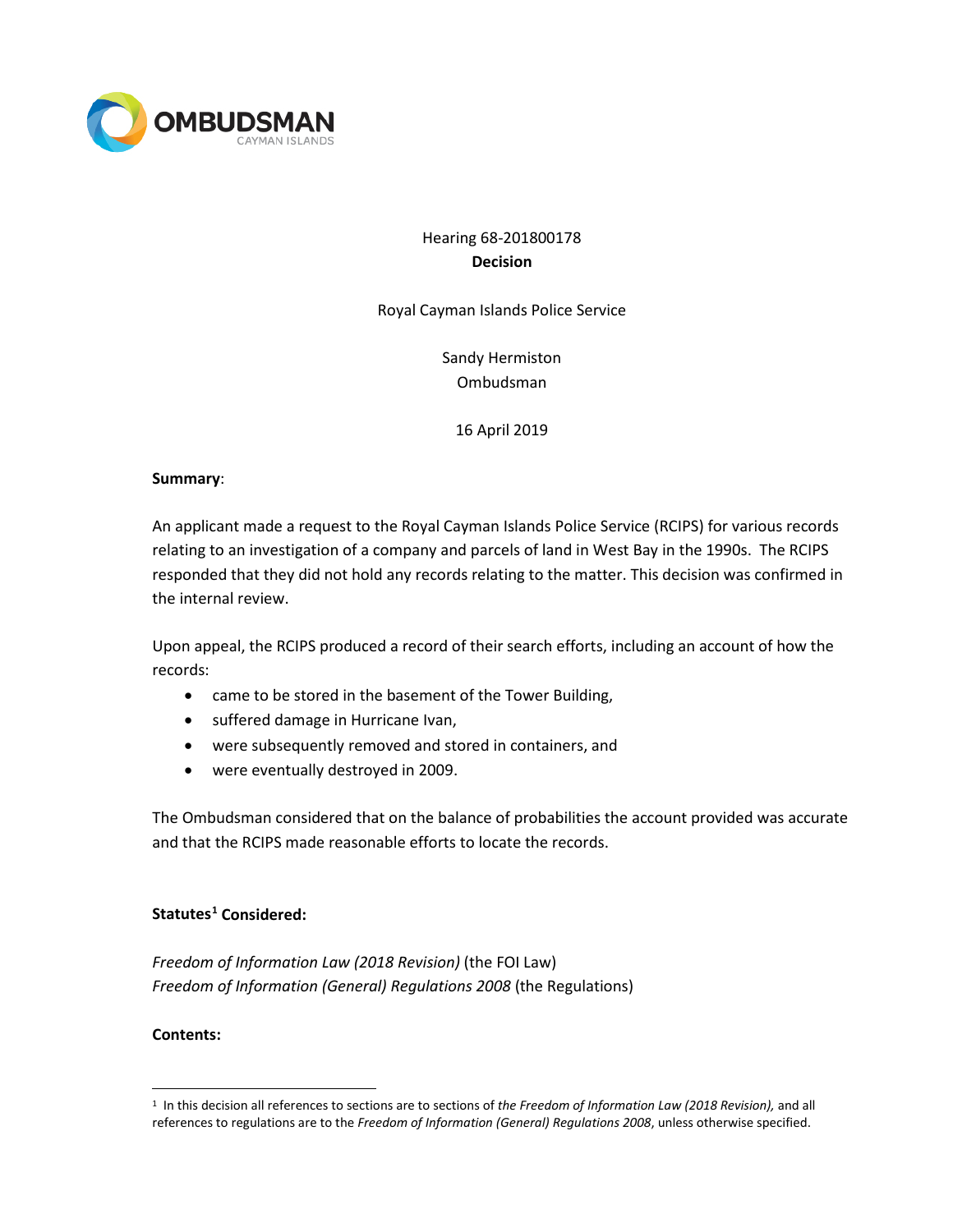## **A. INTRODUCTION**

- [1] On 5 July 2017 the Applicant made a request to the RCIPS for a wide variety of records relating to a criminal investigation concerning Cayman Islands Estates Limited ("CIEL") and certain parcels of land in West Bay, dating from the 1990s.
- [2] On 9 August 2017 the Information Manager (IM) informed the Applicant that no records had been found, prompting the Applicant to request an internal review.
- [3] On 18 September 2017, the Commissioner of Police carried out the internal review and upheld the IM's initial decision. The Applicant then appealed to the Office of the Ombudsman.
- [4] The Applicant provided us with background documents relating to the investigation, including correspondence from the RCIPS from the 1990s. We recommended that the Applicant make a request for the same records to the Attorney General's Chambers and the Legal Department.
- [5] Between January and October 2018, we regularly asked the IM for a listing of his search efforts in writing, as required under regulation 6.
- [6] In July 2018 the IM informed us and the Applicant that he was trying to locate a log of the destroyed records which might contain further leads regarding the responsive records.
- [7] On 18 October the IM provided a written description of his search efforts. The Applicant then requested that the matter proceed to a formal hearing decision by the Ombudsman.

#### **B. ISSUE**

[8] **Whether the RCIPS made reasonable efforts to locate a record that was the subject of the application for access.** 

### **C. CONSIDERATION OF ISSUE**

[9] Regulation 6 of the Regulations requires that a reasonable search be conducted, as follows: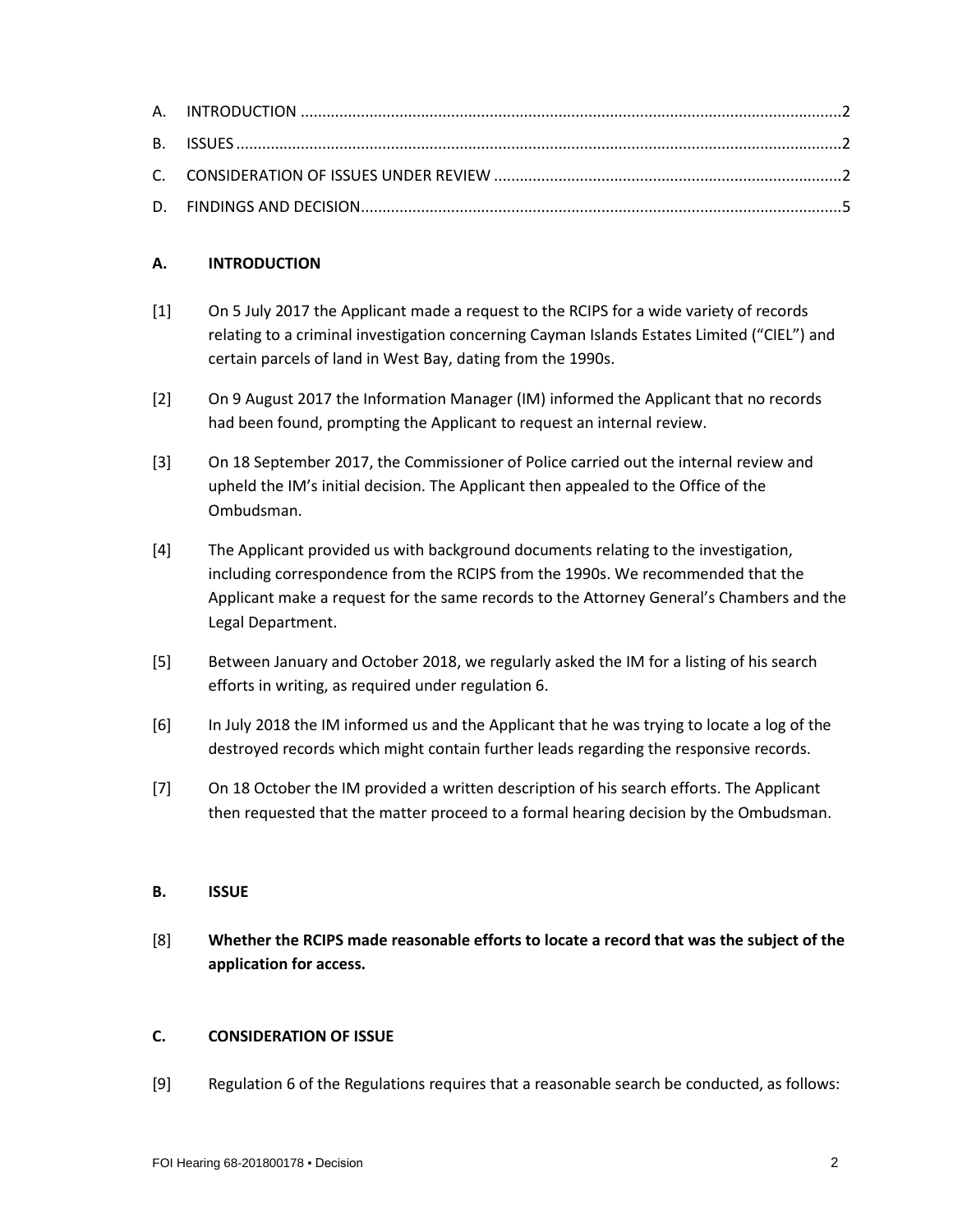*6. (1) An information manager shall make reasonable efforts to locate a record that is the subject of an application for access.*

*(2) Where an information manager has been unable to locate the record referred to in paragraph (1), he shall make a record of the efforts he made.*

[10] The question of whether a search effort was reasonable under the UK's FOIA was addressed in the appeal to the Information Tribunal in *Bromley v Information Commissioner* in which the Tribunal concluded that,

> *the standard of proof to be applied… is the normal civil standard, namely, the balance of probabilities…. [since] there can seldom be absolute certainty that the information relevant to a request does not remain undiscovered somewhere within the public authority's records…*

- [11] Furthermore, the Tribunal confirmed that a number of factors are relevant to this test, namely:
	- *- …the quality of the public authority's initial analysis of the request,*
	- *- the scope of the search that it decided to make on the basis of that analysis and*
	- *- the rigour and efficiency with which the search was then conducted… [2](#page-2-0)*
- [12] Given the extensive similarities between the UK and Cayman Islands FOI laws, I will apply the same standard and factors.
- [13] In the initial decision the IM informed the Applicant that "we have searched our records, and no records were found", but did not clarify the nature of the search that had been conducted.
- [14] In the course of the appeal the IM provided the following account:
	- a) The request pertained to an investigation which was conducted in the early 1990s by the Commercial Crime Branch (CCB) of the RCIPS which was located in the Tower Building.
	- b) At that time, closed CCB investigation files of 6 years or older were stored in a designated storage space in the basement of the Tower Building, which was shared with the Police Administration.
	- c) At the time of Hurricane Ivan in 2004, the CIEL investigation file would have been stored in the RCIPS's basement storage space.

<span id="page-2-0"></span> $\overline{\phantom{a}}$ <sup>2</sup> *Bromley v Information Commissioner and Environment Agency* (EA/2006/0072) [2011] 1 Info LR 1273 paras 12-13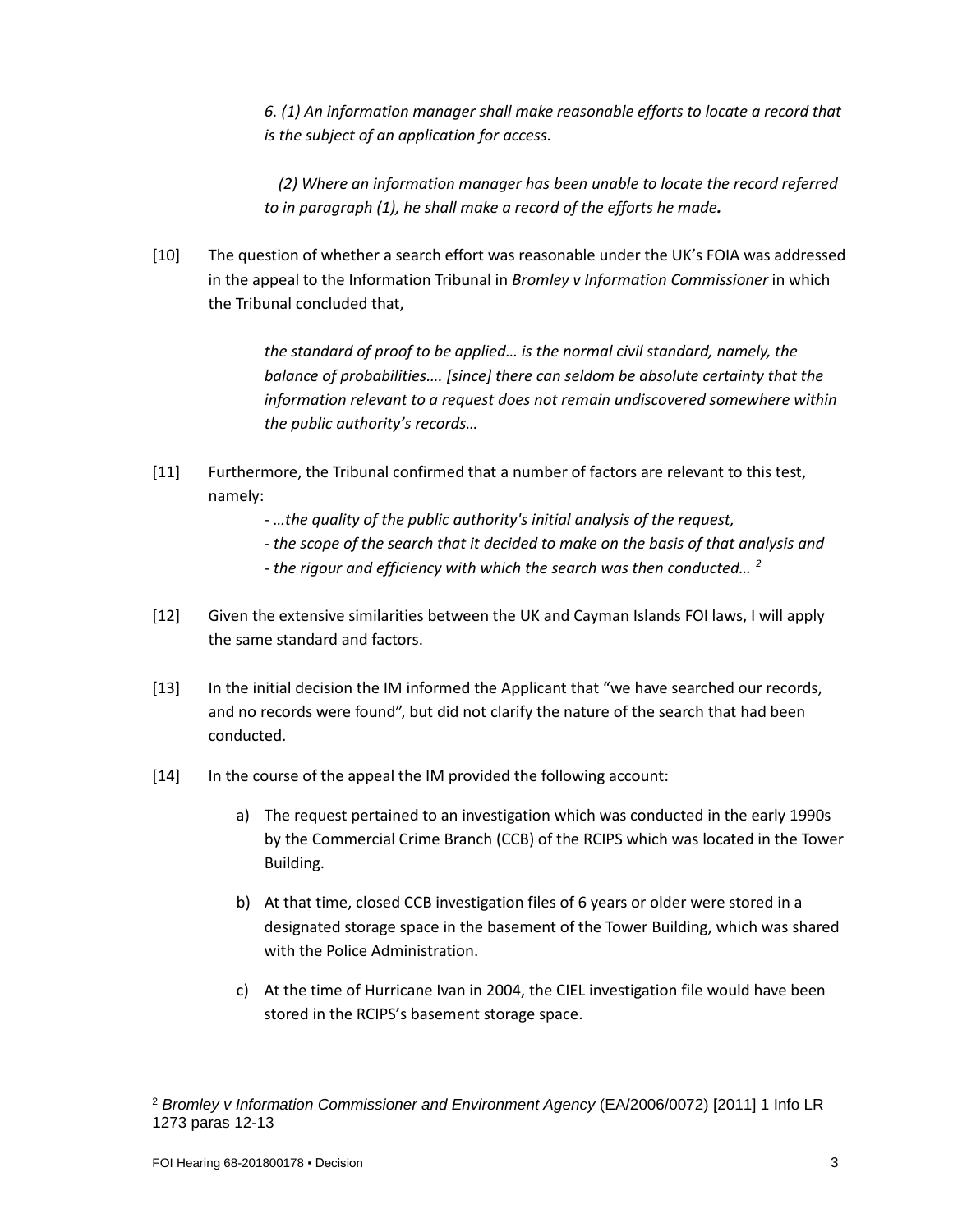- d) The Tower Building was severely damaged in Hurricane Ivan and was subsequently condemned and demolished. The flooding of the basement damaged all the records stored there. Sometime afterwards, about 500 boxes of damaged CCB and Police Administration records were removed from the Tower basement and housed in two 40 ft containers.
- e) In June 2009 the CCB expressed concerns about the security and confidentiality of the records in the containers, and reported them to be "in poor sanitary condition – wet, smelly, mold, mildew etc.." The RCIPS contacted the Cayman Islands National Archive (CINA) asking for advice on the disposal of records. Shortly afterwards the records were taken to the landfill and incinerated.
- f) The IM identified five RCIPS officers who were involved in the destruction of the files, of whom he managed to contact and interview four. They confirmed the disposal of the CCB records as described above.
- g) The IM inquired whether a log was kept of the records' destruction, and he asked the officer in charge of the destruction for assistance in locating it. However, it turned out no documentation of the destruction of the records was kept due to their poor condition which made a detailed description impossible.
- [15] In my opinion the IM demonstrated a good understanding of the request. Despite significant delays due to his attempts to contact the officers present at the incineration of the records, the quality of the IM's analysis was satisfactory, especially keeping in mind the historical nature of the requested records.
- [16] The IM knows some of the background to this case from firsthand experience, since he worked for the CCB at the time of the investigation and routinely used the storage space in the basement of the Tower Building. His experience was helpful in retracing the whereabouts of the responsive records.
- [17] The scope of the IM's search was suitable under the circumstances of this case. He took a logical and systematic approach in looking for information on the whereabouts and final disposal of potential responsive records. He was able to put together a credible account of the events that led to the eventual incineration of the records. The search appears to have been carried out rigorously and the IM exhausted all search efforts.
- [18] Correspondence provided by the Applicant indicates that the RCIPS sought advice from "legal counsel in the UK" in the context of the investigation in the 1990s, which may have involved the Attorney General's Chambers. In my opinion the IM acted correctly in not transferring the request to the AG's Chambers, since he was aware that the request had already been forwarded to all other IMs in July 2017, by one of the original recipients (the Ministry of Finance & Economic Development).